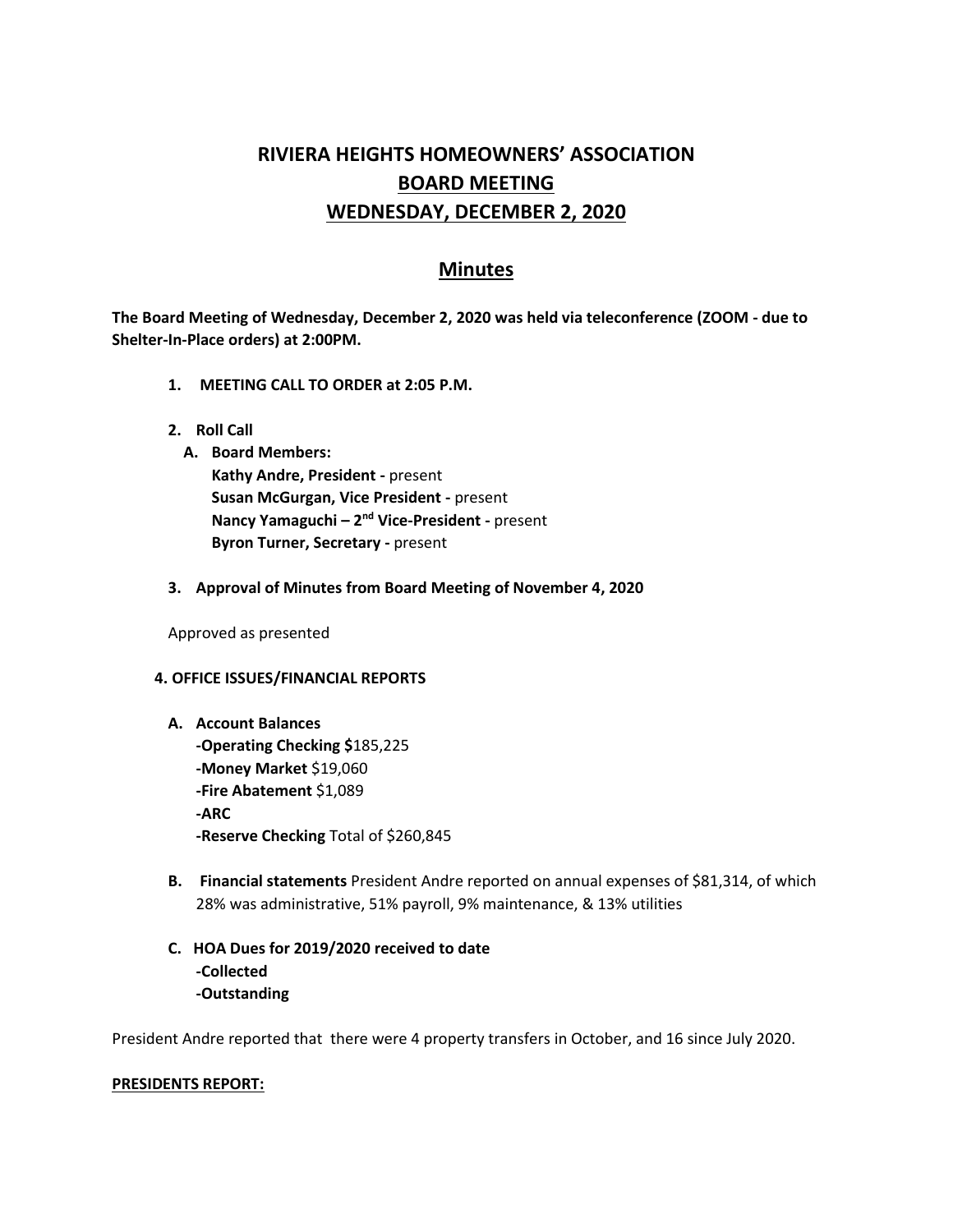# **A. CLUB HOUSE – UPDATE**

**a. Plumbing repair** President reported on ongoing efforts to repair the water leak in the sprinkler system, and efforts to have expenses refunded by the Special Districts.

**b. Roof repair – NEW BUSINESS** President reported that there were leaks in the clubhouse roof, necessitating repairs. Cost not yet known.

## **B. SWIMMING POOL – UPDATE**

**a. Pool sand filter installed** Project complete

## **B. FIREWISE - UPDATE:**

- **A. ISO Insurance Virtual Meeting – December 10, 2020**
- **B. Benefit Zone Program - update**
- **C. Fire Station- taskforce update**
- **D. Firewise Recognition 2020 – application approved**
- **E. Chipper days held**
- **F. On-going work with property owners to abate properties in non-compliance**
- **G. Reduce fuel load now – work on 5' safety zone and limbing up trees**
- **H. Burn ban lifted**

Updates were provided on the topics listed above related to the Firewise program.

# **C. MARINA COMMITTEE – UPDATE**

- **A. Permit process for marina pier construction -status report**
- **B. Security Cameras – contracts approved**

Report on the efforts to repair the marina pier was given. Everything looks like a "GO" pending enough rainfall to allow the contractor to get the equipment in to the cove. Currently the Lake level is too low.

# **F. ARC COMMITTEE – UPDATE**

# **G. CODE ENFORCEMENT – UPDATE**

#### **H. WATER – UPDATE**

#### **I. SOCIAL COMMITTEE – NEW**

 **A. Christmas Toy & Food Drive** Reported on efforts to hold a food and toy drive, drop off at the clubhouse only.

#### **J. OPEN FORUM** Comments from the residents partipating via Zoom.